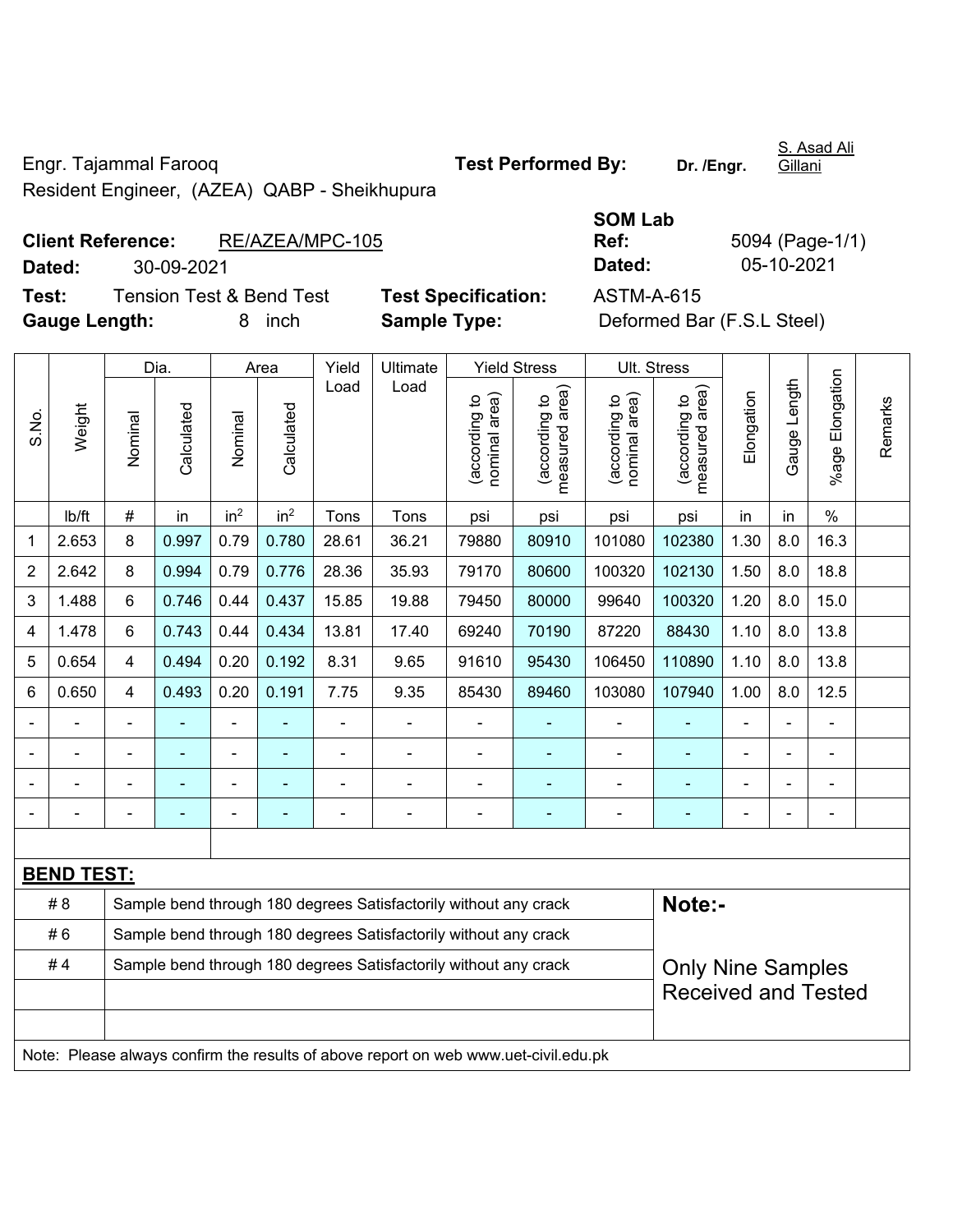Engr. Muddasir Tahir **Test Performed By:** Dr. /Engr.

S. Asad Ali

Construction Manager, Zameen Aurum, Lahore

# **SOM Lab Ref:** 5095(Page-1/2) **Dated:** 05-10-2021 **Dated:** 05-10-2021

٦

**Test:** Tension Test & Bend Test **Test Specification:** ASTM-A-615

**Client Reference:** ZD/ZA/STR015

Deformed Bar (Pak Steel)

**Gauge Length:** 8 inch **Sample Type:** 

|                |                   |                | Dia.       |                              | Area            | Yield          | Ultimate                                                                            |                                | <b>Yield Stress</b>             |                                | Ult. Stress                     |                |                |                 |         |
|----------------|-------------------|----------------|------------|------------------------------|-----------------|----------------|-------------------------------------------------------------------------------------|--------------------------------|---------------------------------|--------------------------------|---------------------------------|----------------|----------------|-----------------|---------|
| S.No.          | Weight            | Nominal        | Calculated | Nominal                      | Calculated      | Load           | Load                                                                                | (according to<br>nominal area) | (according to<br>measured area) | (according to<br>nominal area) | measured area)<br>(according to | Elongation     | Gauge Length   | %age Elongation | Remarks |
|                | Ib/ft             | $\#$           | in         | in <sup>2</sup>              | in <sup>2</sup> | Tons           | Tons                                                                                | psi                            | psi                             | psi                            | psi                             | in             | in             | $\%$            |         |
| 1              | 1.548             | $6\phantom{1}$ | 0.761      | 0.44                         | 0.455           | 14.85          | 18.81                                                                               | 74450                          | 71990                           | 94270                          | 91160                           | 1.30           | 8.0            | 16.3            |         |
| $\overline{2}$ | 1.492             | 6              | 0.747      | 0.44                         | 0.438           | 14.68          | 18.91                                                                               | 73580                          | 73910                           | 94780                          | 95220                           | 1.10           | 8.0            | 13.8            |         |
| $\blacksquare$ | $\blacksquare$    | $\blacksquare$ | ÷,         | $\qquad \qquad \blacksquare$ | ٠               | $\blacksquare$ | $\blacksquare$                                                                      | $\blacksquare$                 | $\blacksquare$                  | $\qquad \qquad \blacksquare$   | $\frac{1}{2}$                   | $\blacksquare$ | $\blacksquare$ | $\blacksquare$  |         |
| $\blacksquare$ | $\blacksquare$    | $\blacksquare$ | ÷,         | $\overline{\phantom{a}}$     | ٠               | ÷,             | $\blacksquare$                                                                      | $\blacksquare$                 | $\blacksquare$                  | $\overline{\phantom{a}}$       | $\blacksquare$                  | $\blacksquare$ | ÷              | $\blacksquare$  |         |
| $\blacksquare$ | $\blacksquare$    | $\blacksquare$ | ÷          | $\blacksquare$               | $\blacksquare$  | $\blacksquare$ | $\blacksquare$                                                                      | $\blacksquare$                 | $\blacksquare$                  | $\qquad \qquad \blacksquare$   | $\blacksquare$                  | $\blacksquare$ | ä,             | $\blacksquare$  |         |
|                |                   | $\blacksquare$ | ä,         | $\qquad \qquad \blacksquare$ | ٠               |                |                                                                                     | ÷,                             | ÷,                              | ÷,                             | ÷,                              | $\blacksquare$ | ä,             | $\blacksquare$  |         |
|                |                   | $\blacksquare$ | ä,         | ۰                            |                 |                | $\blacksquare$                                                                      | $\blacksquare$                 | $\blacksquare$                  | ۰                              | $\blacksquare$                  | $\blacksquare$ | $\blacksquare$ | $\blacksquare$  |         |
| $\blacksquare$ |                   | $\blacksquare$ | ۰          | $\blacksquare$               | ۰               | $\blacksquare$ | $\blacksquare$                                                                      | $\blacksquare$                 | $\blacksquare$                  | $\blacksquare$                 | ٠                               | $\blacksquare$ | $\blacksquare$ | $\blacksquare$  |         |
|                |                   |                | ÷,         | $\blacksquare$               | ä,              |                | $\blacksquare$                                                                      | ä,                             | ÷                               | $\blacksquare$                 | ٠                               | $\blacksquare$ | ä,             | $\blacksquare$  |         |
| $\blacksquare$ |                   | $\blacksquare$ | ۰          | $\overline{\phantom{a}}$     | ٠               |                | $\blacksquare$                                                                      | $\overline{\phantom{a}}$       | ÷                               | ۰                              | $\blacksquare$                  | $\blacksquare$ | $\blacksquare$ | $\blacksquare$  |         |
|                |                   |                |            |                              |                 |                |                                                                                     |                                |                                 |                                |                                 |                |                |                 |         |
|                | <b>BEND TEST:</b> |                |            |                              |                 |                |                                                                                     |                                |                                 |                                |                                 |                |                |                 |         |
|                | #6                |                |            |                              |                 |                | Sample bend through 180 degrees Satisfactorily without any crack                    |                                |                                 |                                | Note:-                          |                |                |                 |         |
|                |                   |                |            |                              |                 |                |                                                                                     |                                |                                 |                                |                                 |                |                |                 |         |
|                |                   |                |            |                              |                 |                |                                                                                     |                                |                                 |                                | <b>Only Three Samples</b>       |                |                |                 |         |
|                |                   |                |            |                              |                 |                |                                                                                     |                                |                                 |                                | <b>Received and Tested</b>      |                |                |                 |         |
|                |                   |                |            |                              |                 |                |                                                                                     |                                |                                 |                                |                                 |                |                |                 |         |
|                |                   |                |            |                              |                 |                | Note: Please always confirm the results of above report on web www.uet-civil.edu.pk |                                |                                 |                                |                                 |                |                |                 |         |

Gillani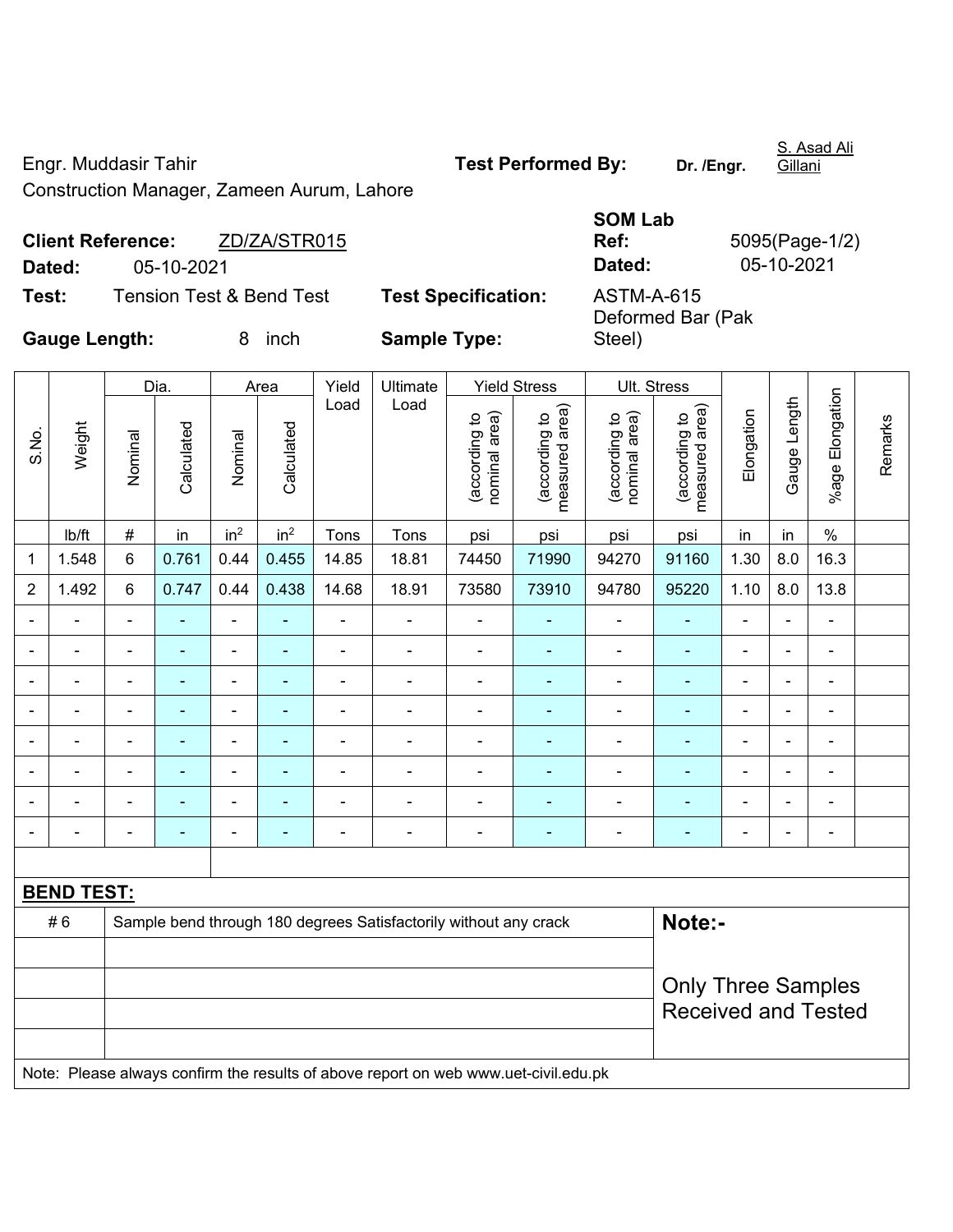Engr. Muddasir Tahir **Test Performed By:** Dr. /Engr.

S. Asad Ali

Construction Manager, Zameen Aurum, Lahore

|                          |            |              | <b>SOM Lab</b> |                |
|--------------------------|------------|--------------|----------------|----------------|
| <b>Client Reference:</b> |            | ZD/ZA/STR015 | Ref:           | 5095(Page-2/2) |
| Dated:                   | 05-10-2021 |              | Dated:         | 05-10-2021     |

**Test:** Tension Test & Bend Test **Test Specification:** ASTM-A-615

Deformed Bar (Pak Steel)

**Gauge Length:** 8 inch **Sample Type:** 

|                |                   |                          | Dia.           |                          | Area                     | Yield          | Ultimate                                                                            |                                | <b>Yield Stress</b>                         |                                | Ult. Stress                     |                |                          |                              |         |
|----------------|-------------------|--------------------------|----------------|--------------------------|--------------------------|----------------|-------------------------------------------------------------------------------------|--------------------------------|---------------------------------------------|--------------------------------|---------------------------------|----------------|--------------------------|------------------------------|---------|
| S.No.          | Weight            | Nominal                  | Calculated     | Nominal                  | Calculated               | Load           | Load                                                                                | (according to<br>nominal area) | (according to<br>measured area)<br>measured | nominal area)<br>(according to | (according to<br>measured area) | Elongation     | Gauge Length             | %age Elongation              | Remarks |
|                | Ib/ft             | $\#$                     | in             | in <sup>2</sup>          | in <sup>2</sup>          | Tons           | Tons                                                                                | psi                            | psi                                         | psi                            | psi                             | in             | in                       | $\%$                         |         |
| 1              | 2.630             | 8                        | 0.992          | 0.79                     | 0.773                    | 24.64          | 33.44                                                                               | 68790                          | 70300                                       | 93340                          | 95400                           | 1.40           | 8.0                      | 17.5                         |         |
| $\overline{2}$ | 2.626             | 8                        | 0.991          | 0.79                     | 0.772                    | 24.97          | 34.61                                                                               | 69720                          | 71350                                       | 96620                          | 98870                           | 1.20           | 8.0                      | 15.0                         |         |
| $\blacksquare$ | $\blacksquare$    | $\blacksquare$           | ä,             | $\blacksquare$           | ÷                        | ä,             | $\overline{\phantom{0}}$                                                            | $\blacksquare$                 | $\blacksquare$                              | $\blacksquare$                 | $\blacksquare$                  | $\blacksquare$ | $\overline{\phantom{0}}$ | $\blacksquare$               |         |
|                | $\blacksquare$    | $\overline{\phantom{a}}$ | $\blacksquare$ | $\blacksquare$           | $\overline{\phantom{a}}$ | ä,             | ä,                                                                                  | $\overline{\phantom{a}}$       | $\blacksquare$                              | $\overline{a}$                 | $\blacksquare$                  | $\overline{a}$ | $\blacksquare$           | ÷,                           |         |
|                | $\blacksquare$    | $\blacksquare$           | $\blacksquare$ | $\blacksquare$           | $\blacksquare$           | $\blacksquare$ | ä,                                                                                  | $\blacksquare$                 | $\blacksquare$                              | $\overline{\phantom{0}}$       | $\blacksquare$                  | ä,             | $\frac{1}{2}$            | $\qquad \qquad \blacksquare$ |         |
|                |                   |                          | $\blacksquare$ | $\overline{a}$           | $\overline{\phantom{a}}$ | $\blacksquare$ | ÷.                                                                                  | $\blacksquare$                 | $\blacksquare$                              | $\blacksquare$                 | $\blacksquare$                  | $\blacksquare$ | $\blacksquare$           | $\blacksquare$               |         |
|                |                   |                          |                | ÷                        |                          | L              | $\blacksquare$                                                                      | Ē,                             |                                             | Ē,                             | $\blacksquare$                  | Ē,             | ÷                        | $\blacksquare$               |         |
| $\overline{a}$ | $\blacksquare$    | -                        | ÷              | $\overline{\phantom{a}}$ | $\blacksquare$           | $\blacksquare$ | ä,                                                                                  | $\blacksquare$                 | $\overline{\phantom{a}}$                    | ÷,                             | $\blacksquare$                  | $\blacksquare$ | $\frac{1}{2}$            | $\blacksquare$               |         |
|                |                   | $\blacksquare$           | $\blacksquare$ | -                        |                          | $\blacksquare$ | $\overline{a}$                                                                      | $\blacksquare$                 | $\overline{\phantom{a}}$                    | $\blacksquare$                 | $\blacksquare$                  | ä,             | ÷                        | $\blacksquare$               |         |
|                |                   | $\blacksquare$           | $\blacksquare$ | $\overline{\phantom{a}}$ | $\overline{\phantom{a}}$ | $\blacksquare$ | ä,                                                                                  | ä,                             | $\blacksquare$                              | $\qquad \qquad \blacksquare$   | $\blacksquare$                  | $\blacksquare$ | $\frac{1}{2}$            | $\qquad \qquad \blacksquare$ |         |
|                |                   |                          |                |                          |                          |                |                                                                                     |                                |                                             |                                |                                 |                |                          |                              |         |
|                | <b>BEND TEST:</b> |                          |                |                          |                          |                |                                                                                     |                                |                                             |                                |                                 |                |                          |                              |         |
|                | # 8               |                          |                |                          |                          |                | Sample bend through 180 degrees Satisfactorily without any crack                    |                                |                                             |                                | Note:-                          |                |                          |                              |         |
|                |                   |                          |                |                          |                          |                |                                                                                     |                                |                                             |                                |                                 |                |                          |                              |         |
|                |                   |                          |                |                          |                          |                |                                                                                     |                                |                                             |                                | <b>Only Three Samples</b>       |                |                          |                              |         |
|                |                   |                          |                |                          |                          |                |                                                                                     |                                |                                             |                                | <b>Received and Tested</b>      |                |                          |                              |         |
|                |                   |                          |                |                          |                          |                |                                                                                     |                                |                                             |                                |                                 |                |                          |                              |         |
|                |                   |                          |                |                          |                          |                | Note: Please always confirm the results of above report on web www.uet-civil.edu.pk |                                |                                             |                                |                                 |                |                          |                              |         |

Gillani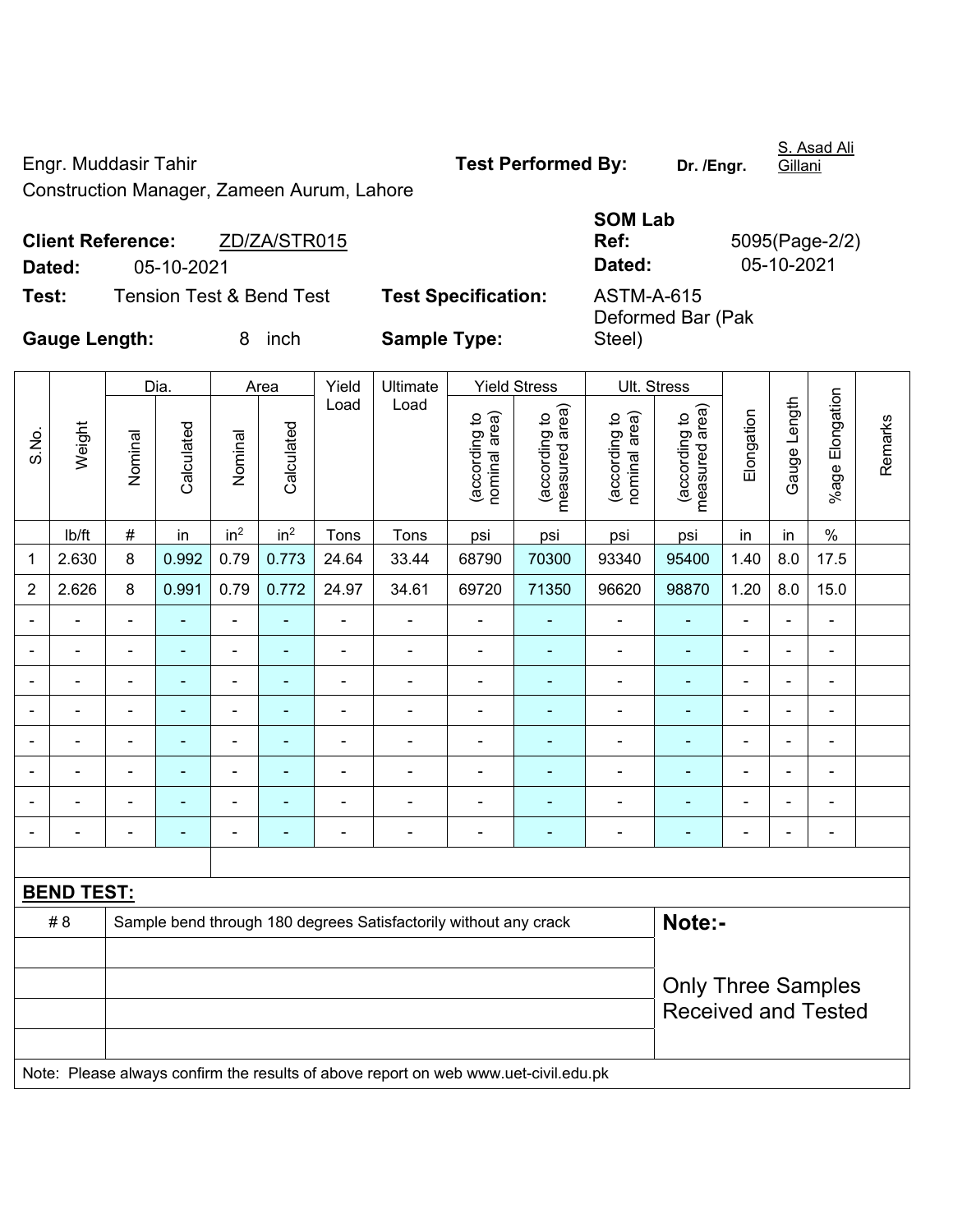Kamran Khalid **Test Performed By:** Dr. /Engr.

Pr. Engineer (Civil), WASO, PAEC, Chashma

**Client Reference:** PD(CH)WASO/PNPFC/11/19/1744

**Test:** Tension Test & Bend Test **Test Specification:** ASTM-A-615 **Gauge Length:** 8 inch **Sample Type:** Deformed Bar (Al-Moiz Steel)

**Dated:** 04-10-2021 **Dated:** 05-10-2021

|                |                   |                | Dia.           |                          | Area                                                    | Yield          | Ultimate                                                                            |                               | <b>Yield Stress</b>             |                                | Ult. Stress                     |                |                |                          |         |
|----------------|-------------------|----------------|----------------|--------------------------|---------------------------------------------------------|----------------|-------------------------------------------------------------------------------------|-------------------------------|---------------------------------|--------------------------------|---------------------------------|----------------|----------------|--------------------------|---------|
| S.No.          | Weight            | Nominal        | Calculated     | Nominal                  | Calculated                                              | Load           | Load                                                                                | nominal area)<br>according to | (according to<br>measured area) | (according to<br>nominal area) | (according to<br>measured area) | Elongation     | Gauge Length   | Elongation<br>%age l     | Remarks |
|                | lb/ft             | $\#$           | in             | in <sup>2</sup>          | in <sup>2</sup>                                         | Tons           | Tons                                                                                | psi                           | psi                             | psi                            | psi                             | in             | in             | $\%$                     |         |
| 1              | 1.514             | $\,6$          | 0.753          | 0.44                     | 0.445                                                   | 13.53          | 20.18                                                                               | 67810                         | 67040                           | 101170                         | 100030                          | 1.30           | 8.0            | 16.3                     |         |
| $\overline{2}$ | 1.506             | 6              | 0.751          | 0.44                     | 0.443                                                   | 13.53          | 20.10                                                                               | 67810                         | 67350                           | 100760                         | 100080                          | 1.20           | 8.0            | 15.0                     |         |
|                | ä,                |                | $\blacksquare$ | ÷,                       |                                                         | $\blacksquare$ | ä,                                                                                  | $\blacksquare$                | ÷                               | $\blacksquare$                 | ٠                               | $\blacksquare$ | $\blacksquare$ | ÷,                       |         |
|                | ÷                 | ä,             | $\blacksquare$ | ÷,                       |                                                         | $\blacksquare$ | Ē,                                                                                  | $\blacksquare$                | $\blacksquare$                  | $\blacksquare$                 | ۰                               | $\blacksquare$ | $\blacksquare$ | $\blacksquare$           |         |
| $\blacksquare$ | ä,                | $\blacksquare$ | ٠              | $\overline{\phantom{a}}$ | $\blacksquare$                                          | $\blacksquare$ | ä,                                                                                  | $\blacksquare$                | $\blacksquare$                  | $\blacksquare$                 | $\blacksquare$                  | $\blacksquare$ | $\blacksquare$ | $\blacksquare$           |         |
|                | $\blacksquare$    |                | $\blacksquare$ | ÷                        |                                                         | $\blacksquare$ | L.                                                                                  | $\blacksquare$                | ۰                               | $\blacksquare$                 | $\blacksquare$                  | $\blacksquare$ |                | $\overline{\phantom{a}}$ |         |
|                |                   |                | $\blacksquare$ | ä,                       |                                                         | ä,             | Ě.                                                                                  | $\blacksquare$                | $\blacksquare$                  | $\blacksquare$                 | ä,                              | $\blacksquare$ |                | $\blacksquare$           |         |
|                |                   |                | -              | ۰                        |                                                         | Ē,             | L.                                                                                  |                               |                                 | $\blacksquare$                 | ۰                               |                |                | ä,                       |         |
|                |                   |                | ۳              | $\blacksquare$           |                                                         |                | L.                                                                                  | $\blacksquare$                |                                 | $\blacksquare$                 | $\blacksquare$                  |                |                | $\blacksquare$           |         |
|                |                   |                | ٠              | ÷                        |                                                         | ÷              | Ē,                                                                                  | $\blacksquare$                | $\blacksquare$                  | $\blacksquare$                 | ٠                               | $\blacksquare$ | $\blacksquare$ | $\blacksquare$           |         |
|                |                   |                |                |                          |                                                         |                |                                                                                     |                               |                                 |                                |                                 |                |                |                          |         |
|                | <b>BEND TEST:</b> |                |                |                          |                                                         |                |                                                                                     |                               |                                 |                                |                                 |                |                |                          |         |
|                | #6                |                |                |                          |                                                         |                | Sample bend through 180 degrees Satisfactorily without any crack                    |                               |                                 |                                | Note:-                          |                |                |                          |         |
|                |                   |                |                |                          |                                                         |                |                                                                                     |                               |                                 |                                |                                 |                |                |                          |         |
|                |                   |                |                |                          | <b>Only Three Samples</b><br><b>Received and Tested</b> |                |                                                                                     |                               |                                 |                                |                                 |                |                |                          |         |
|                |                   |                |                |                          |                                                         |                | Note: Please always confirm the results of above report on web www.uet-civil.edu.pk |                               |                                 |                                |                                 |                |                |                          |         |

**SOM Lab Ref:** 5096(Page-1/3)

**Gillani** 

S. Asad Ali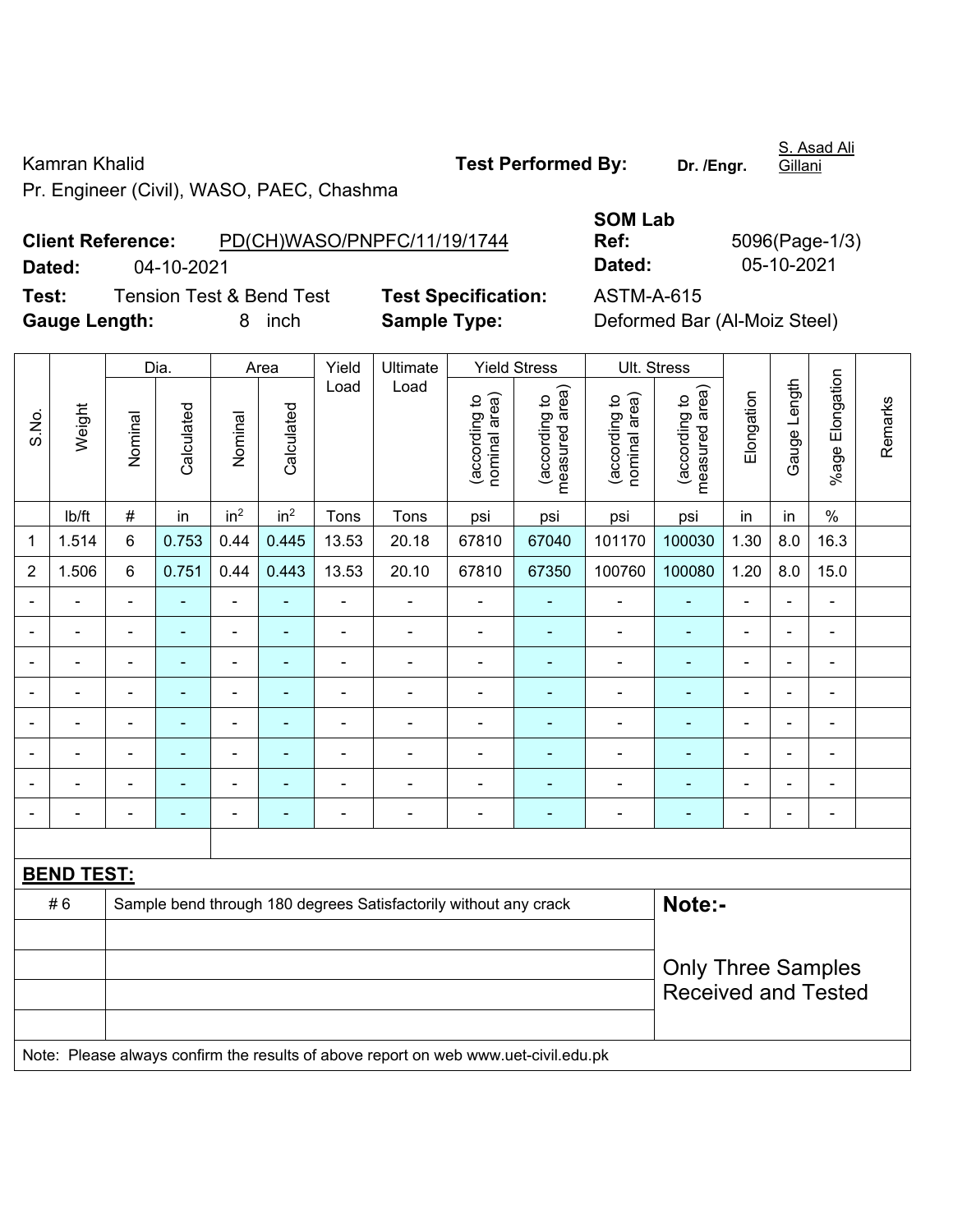Pr. Engineer (Civil), WASO, PAEC, Chashma

**Client Reference:** WASO-WBACH-21-096/1745 **Dated:** 04-10-2021 **Dated:** 05-10-2021 **Test:** Tension Test & Bend Test **Test Specification:** ASTM-A-615 **Gauge Length:** 8 inch **Sample Type:** Deformed Bar (Al-Moiz Steel)

Dia. | Area | Yield | Ultimate | Yield Stress | Ult. Stress %age Elongation %age Elongation Gauge Length Load Load Gauge Length (according to<br>measured area) measured area) measured area) (according to<br>nominal area) (according to<br>nominal area) nominal area) nominal area) (according to<br>measured area) Elongation Elongation (according to (according to (according to (according to Remarks Remarks Weight **Calculated Calculated** Calculated Calculated S.No. Nominal Nominal Vominal Nominal | lb/ft | # | in | in<sup>2</sup> | in<sup>2</sup> | Tons | Tons | psi | psi | psi | psi | in | in | % 1 | 1.494 | 6 | 0.748 | 0.44 | 0.439 | 13.25 | 19.37 | 66430 | 66580 | 97080 | 97300 | 1.50 | 8.0 | 18.8 2 | 1.494 | 6 | 0.748 | 0.44 | 0.439 | 13.22 | 19.22 | 66270 | 66420 | 96320 | 96530 | 1.50 | 8.0 | 18.8 3 | 0.670 | 4 | 0.501 | 0.20 | 0.197 | 6.29 | 8.92 | 69360 | 70410 | 98360 | 99860 | 1.30 | 8.0 | 16.3 4 | 0.665 | 4 | 0.498 | 0.20 | 0.195 | 6.27 | 8.89 | 69130 | 70910 | 98020 | 100530 | 1.20 | 8.0 | 15.0 - - - - - - - - - - - - - - - - - - - - - - - - - - - - - - - - - - - - - - - - - - - - - - - - - - - - - - - - - - - - - - - - - - - - - - - - - - - - - - - - - - - - - - - - - - **BEND TEST:**  # 6 Sample bend through 180 degrees Satisfactorily without any crack **Note:- Note:** #4 Sample bend through 180 degrees Satisfactorily without any crack Only Six Samples Received and Tested Note: Please always confirm the results of above report on web www.uet-civil.edu.pk

**SOM Lab Ref:** 5096(Page-2/3)

S. Asad Ali Gillani

Kamran Khalid **Test Performed By:** Dr. /Engr.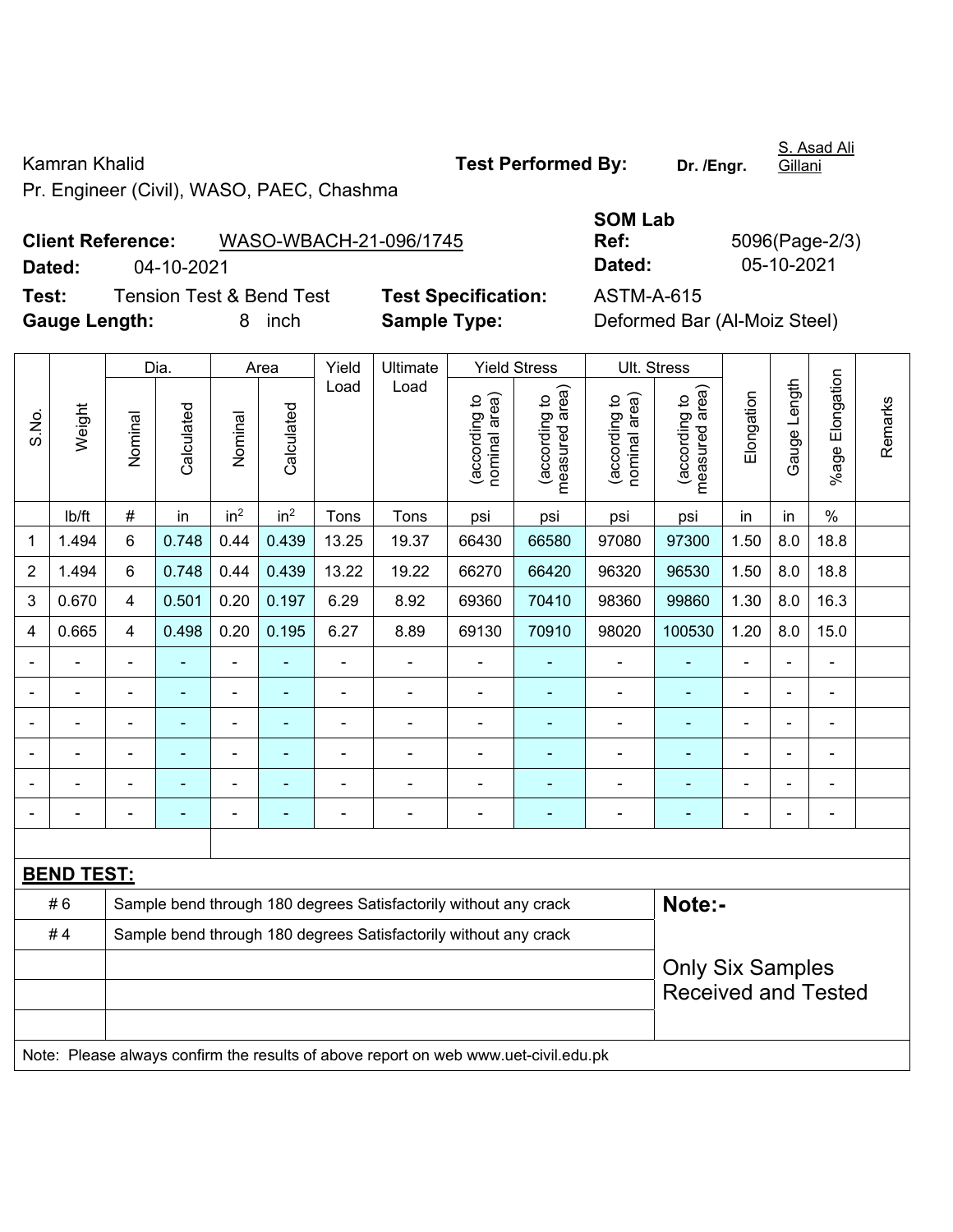Pr. Engineer (Civil), WASO, PAEC, Chashma

**Client Reference:** WASO-CNPGS-21-188/1746 **Dated:** 04-10-2021 **Dated:** 05-10-2021 **Test:** Tension Test & Bend Test **Test Specification:** ASTM-A-615

**Gauge Length:** 8 inch **Sample Type:** Deformed Bar (Al-Moiz Steel)

Dia. | Area Yield Ultimate Yield Stress Ult. Stress

|                |                   | Dia.<br>Area<br>Yield<br>Ultimate<br>Yield Stress |            |                          |                          |                |                                                                                     |                                |                                 |                                |                                 | UII. Stress    |                |                          |         |
|----------------|-------------------|---------------------------------------------------|------------|--------------------------|--------------------------|----------------|-------------------------------------------------------------------------------------|--------------------------------|---------------------------------|--------------------------------|---------------------------------|----------------|----------------|--------------------------|---------|
| S.No.          | Weight            | Nominal                                           | Calculated | Nominal                  | Calculated               | Load           | Load                                                                                | nominal area)<br>(according to | (according to<br>measured area) | nominal area)<br>(according to | (according to<br>measured area) | Elongation     | Gauge Length   | Elongation<br>%age l     | Remarks |
|                | lb/ft             | $\#$                                              | in         | in <sup>2</sup>          | in <sup>2</sup>          | Tons           | Tons                                                                                | psi                            | psi                             | psi                            | psi                             | in             | in             | $\%$                     |         |
| 1              | 0.667             | $\overline{4}$                                    | 0.500      | 0.20                     | 0.196                    | 6.27           | 8.87                                                                                | 69130                          | 70540                           | 97800                          | 99790                           | 1.20           | 8.0            | 15.0                     |         |
| $\overline{2}$ | 0.667             | $\overline{4}$                                    | 0.500      | 0.20                     | 0.196                    | 6.29           | 8.97                                                                                | 69360                          | 70770                           | 98920                          | 100940                          | 1.10           | 8.0            | 13.8                     |         |
|                |                   | $\blacksquare$                                    |            | ä,                       |                          | $\blacksquare$ | ÷                                                                                   | $\blacksquare$                 |                                 | $\blacksquare$                 |                                 |                |                | $\frac{1}{2}$            |         |
| $\blacksquare$ |                   | $\blacksquare$                                    | ä,         | $\overline{\phantom{a}}$ | $\overline{a}$           | $\blacksquare$ | ÷                                                                                   | $\overline{\phantom{a}}$       | ۰                               | $\blacksquare$                 | $\blacksquare$                  | $\blacksquare$ | $\blacksquare$ | $\overline{\phantom{a}}$ |         |
| $\blacksquare$ |                   | $\blacksquare$                                    | ÷,         | $\blacksquare$           |                          | $\blacksquare$ | $\blacksquare$                                                                      | $\blacksquare$                 |                                 | $\overline{\phantom{0}}$       | Ē,                              | $\blacksquare$ |                | $\frac{1}{2}$            |         |
| $\blacksquare$ |                   | $\blacksquare$                                    | ä,         | $\overline{\phantom{a}}$ | $\blacksquare$           | $\blacksquare$ | ÷                                                                                   | $\blacksquare$                 | ۰                               | $\overline{\phantom{0}}$       | $\blacksquare$                  | $\blacksquare$ |                | $\overline{\phantom{a}}$ |         |
|                |                   |                                                   | ۰          |                          |                          |                |                                                                                     |                                |                                 |                                |                                 |                |                | -                        |         |
|                |                   |                                                   | ۰          | -                        |                          |                | $\blacksquare$                                                                      | $\overline{a}$                 |                                 |                                |                                 |                |                | $\blacksquare$           |         |
| $\blacksquare$ |                   | $\blacksquare$                                    | ۰          | ÷                        | $\blacksquare$           | $\blacksquare$ | ÷                                                                                   | $\blacksquare$                 | ۰                               | $\overline{\phantom{0}}$       | $\blacksquare$                  | ۰              | $\blacksquare$ | ÷,                       |         |
| $\blacksquare$ |                   | $\blacksquare$                                    | ä,         | $\blacksquare$           | $\overline{\phantom{a}}$ | $\blacksquare$ | $\blacksquare$                                                                      | $\blacksquare$                 | $\blacksquare$                  | $\blacksquare$                 | $\blacksquare$                  | $\blacksquare$ |                | $\blacksquare$           |         |
|                |                   |                                                   |            |                          |                          |                |                                                                                     |                                |                                 |                                |                                 |                |                |                          |         |
|                | <b>BEND TEST:</b> |                                                   |            |                          |                          |                |                                                                                     |                                |                                 |                                |                                 |                |                |                          |         |
|                | #4                |                                                   |            |                          |                          |                | Sample bend through 180 degrees Satisfactorily without any crack                    |                                |                                 |                                | Note:-                          |                |                |                          |         |
|                |                   |                                                   |            |                          |                          |                |                                                                                     |                                |                                 |                                |                                 |                |                |                          |         |
|                |                   | <b>Only Three Samples</b>                         |            |                          |                          |                |                                                                                     |                                |                                 |                                |                                 |                |                |                          |         |
|                |                   | <b>Received and Tested</b>                        |            |                          |                          |                |                                                                                     |                                |                                 |                                |                                 |                |                |                          |         |
|                |                   |                                                   |            |                          |                          |                |                                                                                     |                                |                                 |                                |                                 |                |                |                          |         |
|                |                   |                                                   |            |                          |                          |                | Note: Please always confirm the results of above report on web www.uet-civil.edu.pk |                                |                                 |                                |                                 |                |                |                          |         |

**SOM Lab Ref:** 5096(Page-3/3)

S. Asad Ali **Gillani** 

Kamran Khalid **Test Performed By:** Dr. /Engr.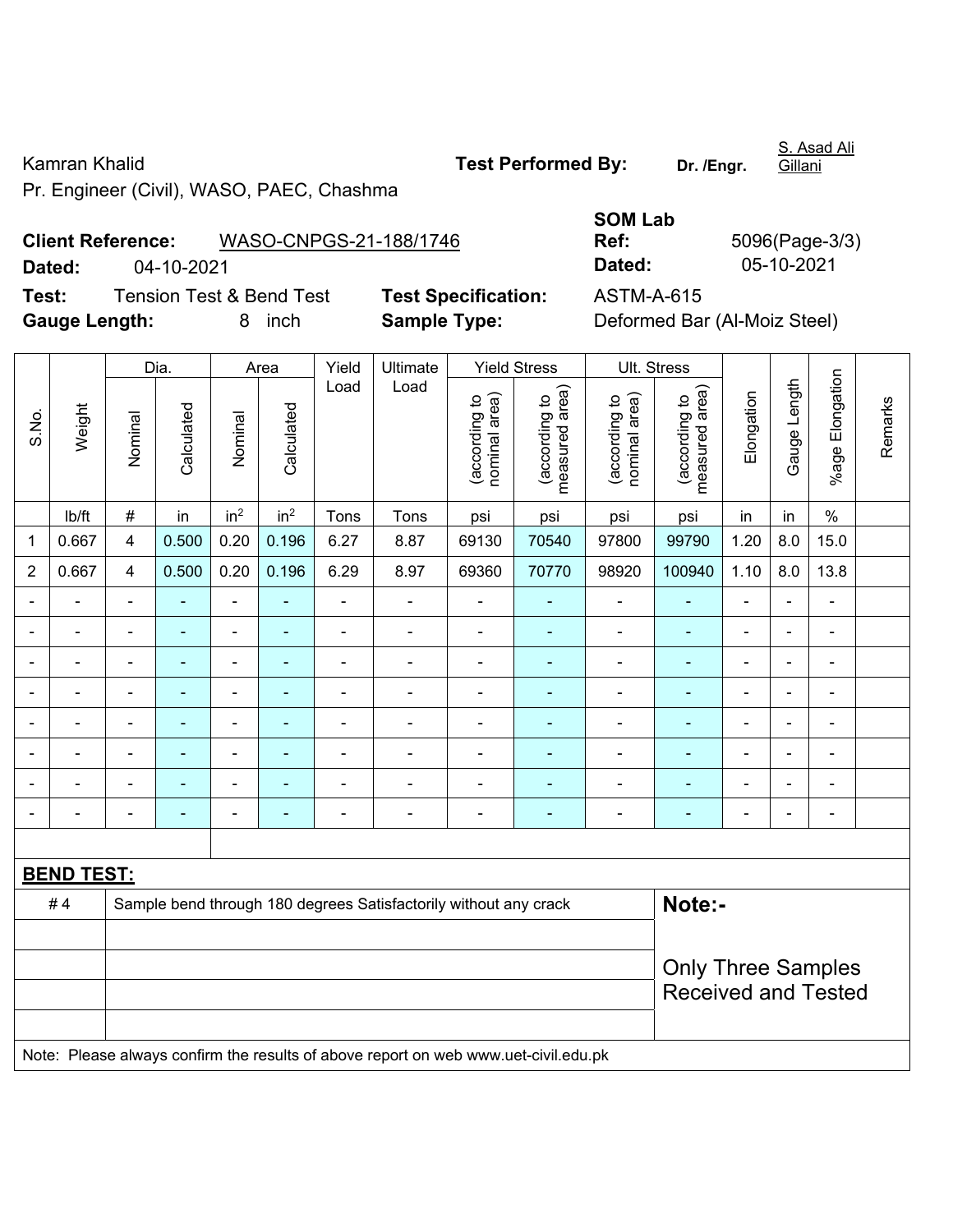Engr. Shoaib Ullah **Test Performed By:** Dr. /Engr.

S. Asad Ali **Gillani** 

Q.s, Al-Hamd General Engineering Services, Lahore (Mezzan Dairy Farm Halla Pattoki)

**Client Reference:** Nil

**Test:** Tension Test & Bend Test **Test Specification:** ASTM-A-615 **Gauge Length:** 8 inch **Sample Type:** Deformed Bar

**SOM Lab Ref:** 5097 (Page-1/1) **Dated:** 04-10-2021 **Dated:** 05-10-2021

|                |                   |         | Dia.       |                 | Area            | Yield | Ultimate                                                                            |                                | <b>Yield Stress</b>             |                                | Ult. Stress                     |            |              |                           |         |
|----------------|-------------------|---------|------------|-----------------|-----------------|-------|-------------------------------------------------------------------------------------|--------------------------------|---------------------------------|--------------------------------|---------------------------------|------------|--------------|---------------------------|---------|
| S.No.          | Weight            | Nominal | Calculated | Nominal         | Calculated      | Load  | Load                                                                                | (according to<br>nominal area) | (according to<br>measured area) | nominal area)<br>(according to | (according to<br>measured area) | Elongation | Gauge Length | Elongation<br>$%$ age $ $ | Remarks |
|                | lb/ft             | #       | in         | in <sup>2</sup> | in <sup>2</sup> | Tons  | Tons                                                                                | psi                            | psi                             | psi                            | psi                             | in         | in           | $\%$                      |         |
| 1              | 2.672             | 8       | 1.000      | 0.79            | 0.785           | 29.51 | 36.36                                                                               | 82390                          | 82910                           | 101510                         | 102160                          | 1.20       | 8.0          | 15.0                      |         |
| $\overline{2}$ | 2.643             | 8       | 0.995      | 0.79            | 0.777           | 26.17 | 35.47                                                                               | 73050                          | 74280                           | 99030                          | 100690                          | 1.20       | 8.0          | 15.0                      |         |
| 3              | 1.513             | 6       | 0.753      | 0.44            | 0.445           | 16.51 | 21.20                                                                               | 82780                          | 81850                           | 106280                         | 105080                          | 1.10       | 8.0          | 13.8                      |         |
| 4              | 1.495             | 6       | 0.748      | 0.44            | 0.439           | 15.09 | 19.90                                                                               | 75620                          | 75790                           | 99740                          | 99970                           | 1.00       | 8.0          | 12.5                      |         |
| 5              | 0.587             | 4       | 0.469      | 0.20            | 0.173           | 5.68  | 7.85                                                                                | 62610                          | 72390                           | 86560                          | 100060                          | 1.30       | 8.0          | 16.3                      |         |
| 6              | 0.597             | 4       | 0.472      | 0.20            | 0.175           | 5.73  | 7.90                                                                                | 63180                          | 72200                           | 87120                          | 99560                           | 1.30       | 8.0          | 16.3                      |         |
|                |                   |         |            | $\blacksquare$  |                 |       |                                                                                     |                                |                                 |                                |                                 |            |              | $\blacksquare$            |         |
|                |                   |         |            |                 |                 |       |                                                                                     |                                |                                 |                                |                                 |            |              |                           |         |
|                |                   |         |            |                 |                 |       |                                                                                     |                                |                                 |                                |                                 |            |              |                           |         |
|                |                   |         |            | $\blacksquare$  |                 | Ē,    | ä,                                                                                  | $\blacksquare$                 | $\blacksquare$                  | $\blacksquare$                 | $\blacksquare$                  |            |              | $\blacksquare$            |         |
|                |                   |         |            |                 |                 |       |                                                                                     |                                |                                 |                                |                                 |            |              |                           |         |
|                | <b>BEND TEST:</b> |         |            |                 |                 |       |                                                                                     |                                |                                 |                                |                                 |            |              |                           |         |
|                | # 8               |         |            |                 |                 |       | Sample bend through 180 degrees Satisfactorily without any crack                    |                                |                                 |                                | Note:-                          |            |              |                           |         |
|                | #6                |         |            |                 |                 |       | Sample bend through 180 degrees Satisfactorily without any crack                    |                                |                                 |                                |                                 |            |              |                           |         |
|                | #4                |         |            |                 |                 |       | Sample bend through 180 degrees Satisfactorily without any crack                    |                                |                                 |                                | <b>Only Nine Samples</b>        |            |              |                           |         |
|                |                   |         |            |                 |                 |       |                                                                                     |                                |                                 |                                | <b>Received and Tested</b>      |            |              |                           |         |
|                |                   |         |            |                 |                 |       | Note: Please always confirm the results of above report on web www.uet-civil.edu.pk |                                |                                 |                                |                                 |            |              |                           |         |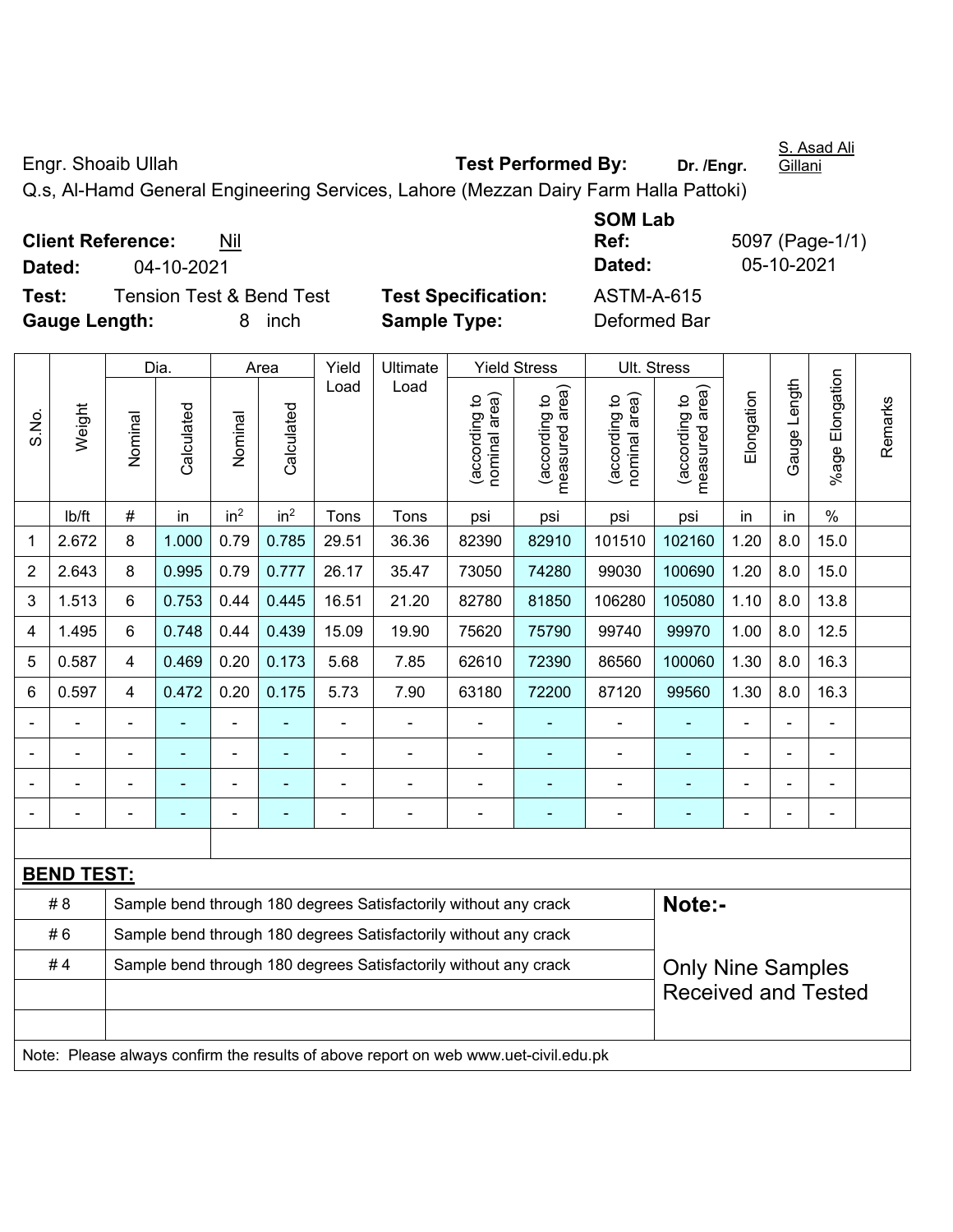Muhammad Asif Arshad **Test Performed By: Dr. /Engr.** S Asad Ali Gillani

Sub Divisional Officer, Highway Sub Division, Gojra

### **Client Reference:** 1

**Test:** Tension Test & Bend Test Test Specification: **Gauge Length:** 8 inch **Sample Type:** Deformed Bar

|              |                          |                          |                            | <b>SOM Lab</b> |                |
|--------------|--------------------------|--------------------------|----------------------------|----------------|----------------|
|              | <b>Client Reference:</b> |                          |                            | Ref:           | 5099(Page-1/1) |
| Dated:       | 25-09-2021               |                          |                            | Dated:         | 05-10-2021     |
| Test:        |                          | Tension Test & Bend Test | <b>Test Specification:</b> | ASTM-A-615     |                |
| Gaugo Longth |                          | 8 inch                   | Sample Type:               | Deformed Bar   |                |

|                |                   |                | Dia.           |                 | Area            | Yield                        | Ultimate                                                                            |                                | <b>Yield Stress</b>             |                                | Ult. Stress                     |                              |                |                       |         |
|----------------|-------------------|----------------|----------------|-----------------|-----------------|------------------------------|-------------------------------------------------------------------------------------|--------------------------------|---------------------------------|--------------------------------|---------------------------------|------------------------------|----------------|-----------------------|---------|
| S.No.          | Weight            | Nominal        | Calculated     | Nominal         | Calculated      | Load                         | Load                                                                                | (according to<br>nominal area) | (according to<br>measured area) | (according to<br>nominal area) | (according to<br>measured area) | Elongation                   | Gauge Length   | Elongation<br>$%$ age | Remarks |
|                | lb/ft             | $\#$           | in             | in <sup>2</sup> | in <sup>2</sup> | Tons                         | Tons                                                                                | psi                            | psi                             | psi                            | psi                             | in                           | in             | $\%$                  |         |
| 1              | 2.584             | 8              | 0.983          | 0.79            | 0.759           | 24.82                        | 31.26                                                                               | 69300                          | 72130                           | 87280                          | 90850                           | 1.20                         | 8.0            | 15.0                  |         |
| $\overline{2}$ | 1.386             | 6              | 0.720          | 0.44            | 0.407           | 15.14                        | 18.91                                                                               | 75880                          | 82030                           | 94780                          | 102470                          | 1.00                         | 8.0            | 12.5                  |         |
| 3              | 0.656             | 4              | 0.496          | 0.20            | 0.193           | 6.27                         | 7.95                                                                                | 69130                          | 71640                           | 87680                          | 90860                           | 1.00                         | 8.0            | 12.5                  |         |
| $\blacksquare$ | ÷.                | $\blacksquare$ |                | ä,              | ä,              | $\blacksquare$               | $\blacksquare$                                                                      | L,                             | ÷                               | ä,                             |                                 | ä,                           | $\blacksquare$ | ä,                    |         |
|                | $\overline{a}$    | $\blacksquare$ | $\blacksquare$ | $\blacksquare$  | ٠               | $\blacksquare$               | $\blacksquare$                                                                      | $\overline{\phantom{a}}$       | Ξ                               | $\overline{\phantom{a}}$       | ÷                               | $\qquad \qquad \blacksquare$ | $\blacksquare$ | ÷                     |         |
|                | ÷.                | ä,             | $\blacksquare$ | $\blacksquare$  | $\blacksquare$  | ä,                           | $\blacksquare$                                                                      | L,                             | ÷                               | ä,                             | $\blacksquare$                  | $\blacksquare$               | $\blacksquare$ | ÷                     |         |
|                | $\blacksquare$    |                |                | Ĭ.              |                 | $\blacksquare$               |                                                                                     | $\blacksquare$                 | ÷,                              |                                | $\blacksquare$                  | $\overline{a}$               |                | $\overline{a}$        |         |
|                |                   |                |                | ä,              |                 |                              |                                                                                     | L,                             | ä,                              |                                |                                 |                              |                | $\blacksquare$        |         |
| $\blacksquare$ | $\blacksquare$    | ä,             |                | $\blacksquare$  | ä,              |                              |                                                                                     | Ē,                             | ÷                               | $\blacksquare$                 |                                 | $\blacksquare$               | ÷,             | $\blacksquare$        |         |
|                | ۰                 | $\blacksquare$ | $\blacksquare$ | $\overline{a}$  | ۳               | $\qquad \qquad \blacksquare$ | $\blacksquare$                                                                      | -                              | ۰                               | $\blacksquare$                 | $\blacksquare$                  | ۰                            | ۰              | ÷                     |         |
|                |                   |                |                |                 |                 |                              |                                                                                     |                                |                                 |                                |                                 |                              |                |                       |         |
|                | <b>BEND TEST:</b> |                |                |                 |                 |                              |                                                                                     |                                |                                 |                                |                                 |                              |                |                       |         |
|                | #8                |                |                |                 |                 |                              | Sample bend through 180 degrees Satisfactorily without any crack                    |                                |                                 |                                | Note:-                          |                              |                |                       |         |
|                | #6                |                |                |                 |                 |                              | Sample bend through 180 degrees Satisfactorily without any crack                    |                                |                                 |                                |                                 |                              |                |                       |         |
|                | #4                |                |                |                 |                 |                              | Sample bend through 180 degrees Satisfactorily without any crack                    |                                |                                 |                                | <b>Only Six Samples</b>         |                              |                |                       |         |
|                |                   |                |                |                 |                 |                              |                                                                                     |                                |                                 |                                | <b>Received and Tested</b>      |                              |                |                       |         |
|                |                   |                |                |                 |                 |                              |                                                                                     |                                |                                 |                                |                                 |                              |                |                       |         |
|                |                   |                |                |                 |                 |                              | Note: Please always confirm the results of above report on web www.uet-civil.edu.pk |                                |                                 |                                |                                 |                              |                |                       |         |